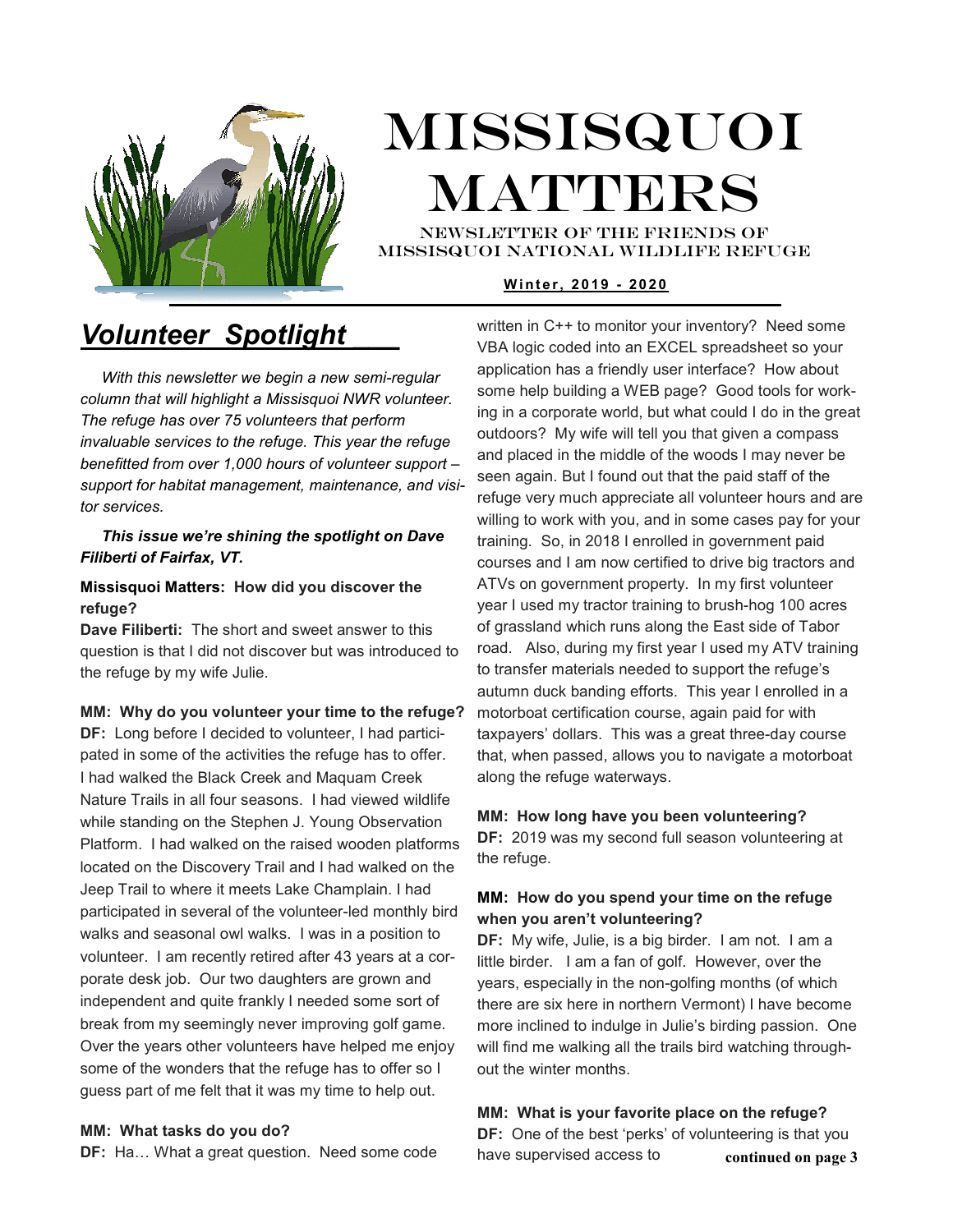

**Missisquoi Matters** 

is the quarterly newsletter of the Friends of Missisquoi National Wildlife Refuge, Inc., a non-profit  $501(c)(3)$  organization, dedicated to promoting a better awareness, appreciation, conservation, and responsible utilization of the

Missisquoi National Wildlife Refuge.

29 Tabor Road, Swanton, VT 05488 (802) 868-4781 ext 121 www.friendsofmissisquoi.org

E-mail: info@friendsofmissisquoi.org

Newsletter edited by Al Crist

Printed copies courtesy of Med Associates, Inc.

### **Board of Directors**

Rich Kelley *President* Ken Copenhaver *Vice Pres.* Linda LeBlanc *Treasurer* Carol Yarnell *Secretary*  Paul Madden Julie Filiberti Cathie Waltz Jason Crooks Al Crist Wil Roberts

## **Refuge Staff**

Ken Sturm *Refuge Manager* Judy Sefchick *Wildlife Biologist* Lisa Swainbank *Office Administrative Assistant*  Joe Bertrand  *Maintenance Mechanic*

MNWR Visitor Center hours are Monday thru Friday 8:00am – 4:30pm

## **Missisquoi National Wildlife Refuge**



# **Volunteer Accomplishments**

## **Maintenance**

**420 Total Hours** 

- -Mowing Trails and Trail Work
- -Kiosk Repair and Maintenance
- **Building Repairs**
- «Building Maintenance
- **-Duck Blind Trail Maintenance**
- **Waterfowl Banding Sites**

## **Wildlife and Habitat 260 Total Hours**

- **Invasive Species Control**
- -Waterfowl Banding
- -Beaver and Muskrat Surveys
- -Bee Survey and Data Entry
- -Turtle Beach Monitoring and Maintenance

## Over 1,000 Hours Volunteered

## 76 Volunteers in 2018-2019

## **Wildlife Dependent Recreation and Education/Outreach 300 Total Hours**

- Monthly Bird Walks
- -Nature Walks
- -Junior Waterfowl Training Day
- -Art Show
- -Bookstore Staffing
- -Spring Trash Cleanup
- -Migratory Bird Day
- -Staffing the Visitor Center
- -Bird Tales
- -The Big Sit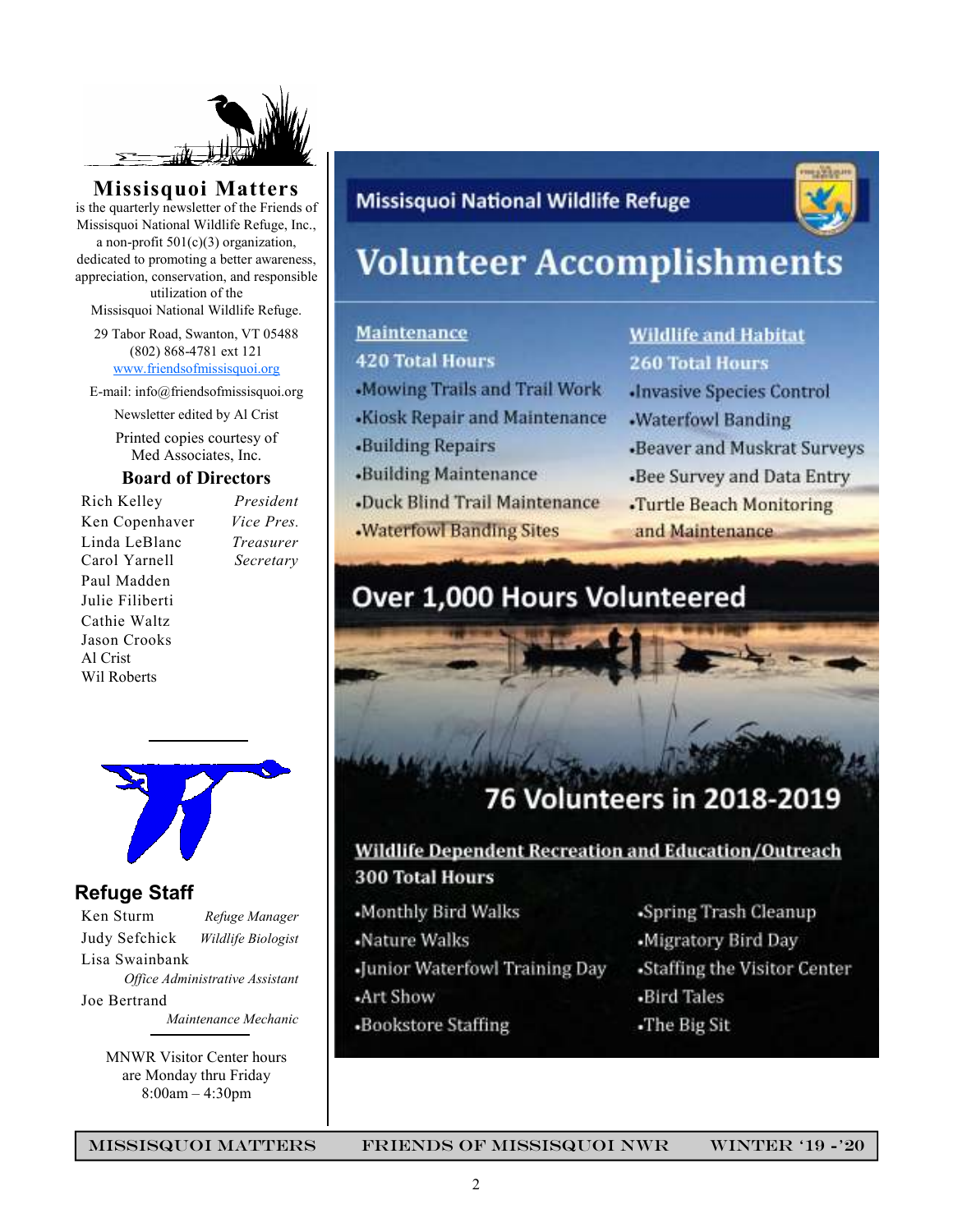areas on the refuge that are generally not accessible to and raise their young. Hunters and fishermen have the general public. I'll never forget the sense of awe I felt the first time I visited Cranberry Pool. During the fall of 2018 I was part of a group which consisted of members of the refuge staff and other volunteers. Our chore for the day was to establish and prepare two sites in Cranberry Pool to be used for duck banding. We started out at Mac's Bend where we boarded a small boat which we took down the Missisquoi river to the other side. From there we all crammed into an ATV which took us through a small patch of woods. When we emerged from the back side of the woods there sat Cranberry Pool in all its spectacular glory. Seeing this vast pool of water, wild rice, and other wetland vegetation nearly took my breath away. I honestly felt that I had somehow been transported back in time. Great Blue Herons took flight slowly floating across the sky. A dozen majestic eagles patrolled the waters below. The Osprey still in the area were fishing for their meals. The Great Egrets had arrived and created sort of a white canvas in the far end of the pool. As we moved along the dike which helps control the water level in the pool, hundreds upon hundreds of Redwinged Blackbirds lifted out of the wild rice which fills Cranberry Pool.

### **MM: What do you feel is the most important aspect of the refuge?**

**DF:** I believe the refuge as it exists today serves many purposes. Birds depend on areas such as the Missisquoi National Wildlife Refuge as both a place to rest and refuel during their annual spring and fall migrations, and for some to call home for the summer

access to a truly wild area where they can practice their skills and pass the passion of their sport on to the next generation of outdoor enthusiast. The five main

walking trails located on the refuge and the Headquarters located on Tabor Road are great places where parents can bring their young children. The refuge has programs throughout the year that places special emphasis on teaching children the value of what the Missisquoi National



**Dave Filiberti** 

Wildlife Refuge has to offer. Who knows, maybe some of today's young visitors will retire from their working career, remember visiting the refuge in their youth, and come back and volunteer.

 *If Dave's story has inspired you and you would like to volunteer at the refuge, contact Ken Sturm, Refuge Manager. Ken can be reached at 802-868- 4781 or by email to Ken\_Sturm@fws.gov*

## **FRIENDS OF MISSISQUOI NATIONAL WILDLIFE REFUGE**

## **BI-MONTHLY BOARD MEETING**

### **Wednesday, January 8, 2020 at 6:30 pm**

### **At the Refuge Visitor Center**

Members are always welcome to attend. Come and see what the board is planning and contribute your ideas.

**Next meeting: Wednesday, March 11, 2020 at 6:30 pm**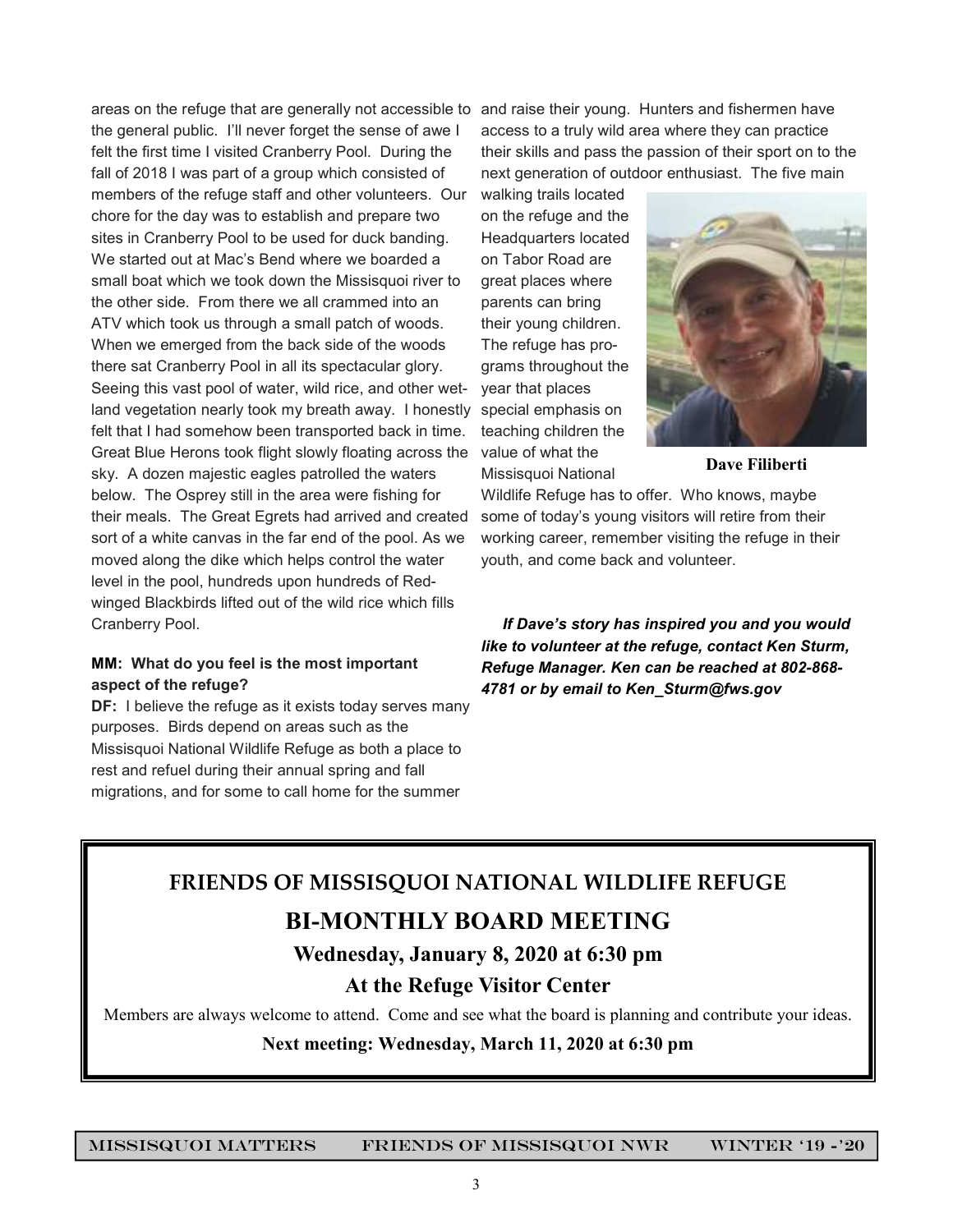## *Refuge Managers Update - November 2019 \_\_\_\_\_*



dow as I write this, I could be mistaken into believing it is mid-January. With the intense cold and early snowfall it sure seems

like the middle of winter at Missisquoi all of the sudden. The rapid change in temperatures quickly froze all of the refuge wetlands, and just yesterday, the lion's share of the Missisquoi River froze up. This early freeze has a dramatic effect on the wildlife using the refuge. When just last week I could see hundreds of waterfowl loafing and feeding in refuge wetlands, most have now left the refuge seeking open water. Only a few hardy great blue herons can be found skulking along the riverbanks looking for any shred of open water in hopes of a hard-earned meal.

 While this sudden change in weather is a bit of a surprise, it completely fits into what seems to be the norm here at Missisquoi. Just when you think you can make a plan, the weather changes dramatically and all plans go out the window. We experienced a similar weather problem last spring with exceptionally high water that flooded all of the refuge's trails and infrastructure as well as all its emergent marsh habitat which effected refuge management priorities and shifted wildlife use patterns of refuge habitat. I have been heard to say that there is either too much water, not enough water, too much ice or not enough ice for the refuge to carry out its plans. Such is the life working on a large, dynamic, and complex river delta! The refuge staff have been busy catching their breath after an exceptionally busy field season and are starting to do the necessary maintenance and data management put aside during the summer.

*by Ken Sturm, Refuge Manager, Missisquoi NWR* 

 Looking out the win-seasonal Park Ranger this month. For those of you who met Jenn, or attended one of her programs, you will certainly understand that we were sorry to see her finish her term at Missisquoi. Jenn brought renewed enthusiasm for outreach and education to the refuge for the second season in a row. This year she increased outreach to our "gateway" communities of Swanton and Alburgh through collaborations with local libraries and community events. She completed revisions of the Missisquoi Educator's Guide, a resource for teachers and educators to enrich their experience at the refuge. If you are interested, you can download a copy of the new educator's guide here:

### http://www.fws.gov/WorkArea/DownloadAsset.aspx ?id=2147618990

 Late fall and winter are the times when the refuge staff can evaluate the previous year's work and start planning for the next year. We will be evaluating this year's work and setting goals for next season. Many of these goals include the help of the Friends of Missisquoi and other volunteers. If anyone reading this newsletter is curious about what the Friends Group is involved with I encourage you to come to the next board meeting and find out! There are plenty of opportunities to get involved and the refuge appreciates all of the support we get from our great volunteers.

 Lastly, I hope that everyone remembers that our trails remain open during the winter and that it is a great place to walk, snowshoe, or cross-country ski. Wildlife observation takes on a new challenge during the winter months, more like detective work looking for clues – so I encourage everyone to be their inner wildlife detective and get out and enjoy the wildlife and habitats that the Missisquoi National Wildlife Refuge protects and manages!

We said goodbye to Jennifer Thelen, our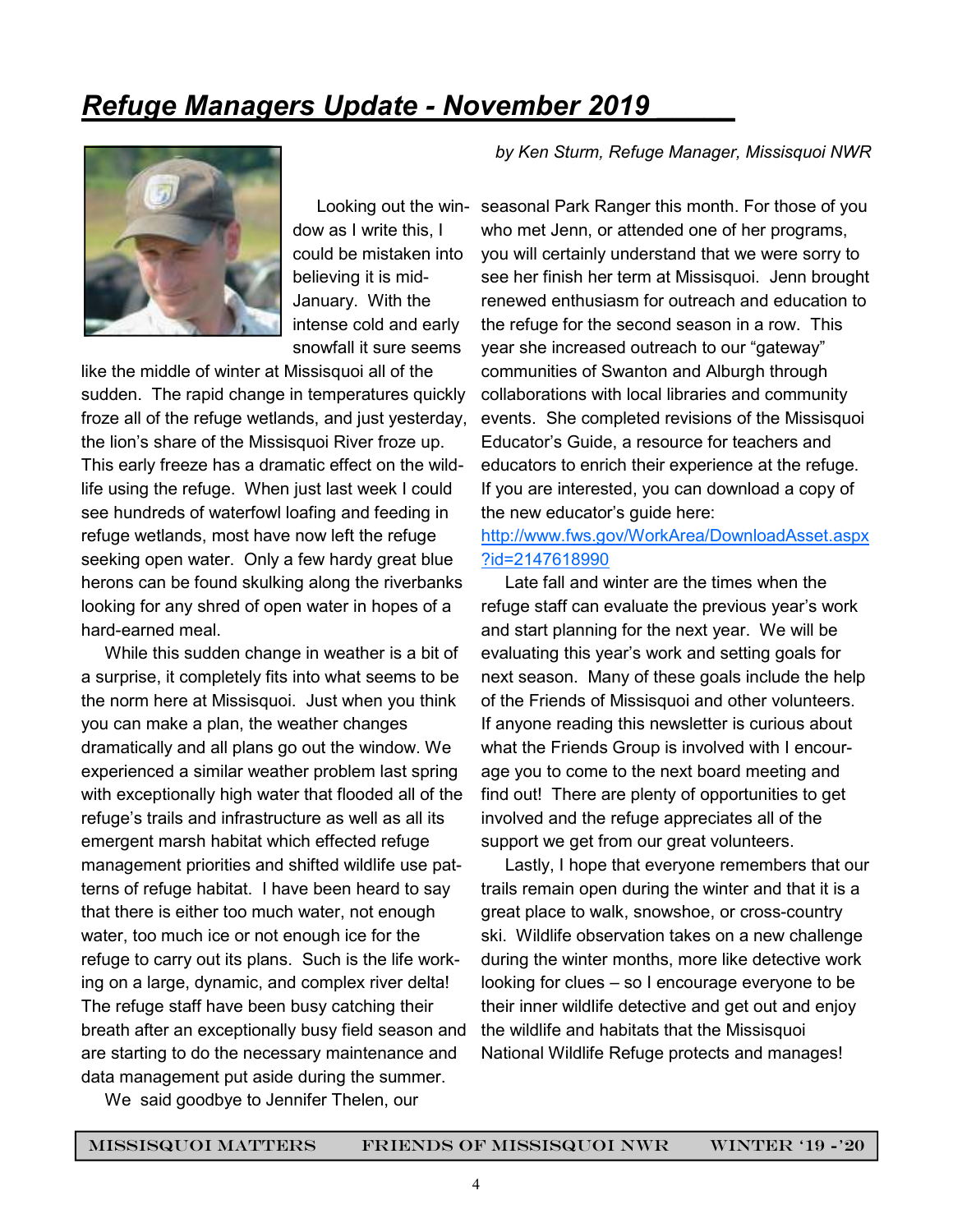

## **Winter Activities Schedule at Missisquoi National Wildlife Refuge**

*29 Tabor Rd. Swanton, VT 05488*

### **All programs and tours are free, but registration is required where noted.**

### **Monthly Bird Monitoring Walks 3rd Saturday of each month, 8:00 to 10:00 AM**

Friends of MNWR members Ken Copenhaver and Julie Filiberti lead bird monitoring walks year-round on various refuge trails on the third Saturday of each month. The purpose of the walks is to gather long-term data on the presence of birds, their abundance, and changes in populations. Observations are entered into the Vermont eBird database where data is stored by the Cornell Lab of Ornithology and the National Audubon Society. These walks are appropriate for birders of all skill levels and provide a wonderful opportunity to learn about birds throughout the seasons. After 116 months of walks we have recorded 158 species of birds. Registration for the walks is not required. The schedule for the next three months is:

| December 21: | <b>Jeep Trail.</b> Meet at the Louie's Landing parking lot located on Rte 78, approx 3 $\frac{1}{2}$<br>miles west of Swanton village. From there we will drive to the trail head at Mac's |
|--------------|--------------------------------------------------------------------------------------------------------------------------------------------------------------------------------------------|
|              | Landing.                                                                                                                                                                                   |

- **January 18**: **Railroad Trail.** Meet at the parking lot on Tabor Rd, about a mile past the refuge Visitor Center and across the road from the marsh.
- **February 15: Maquam/Black Creek Trail.** Meet at the parking lot located on Rte 78 approx. 2 ½ miles west of Swanton village.

 **Save the Date for 'Bird Tales' Thursday evening, February 6, 2020** 

Save the date! Thursday evening, February 6, 2020, will be our 4th annual Evening of Bird Tales. This popular event will feature a variety of speakers sharing entertaining stories and information about "everything and anything birds." If you are interested in participating as a speaker, please email us at info@friendsofmissisquoi.org.

**Other Winter events will be posted on the Friends website as soon as dates are known.** 

**To check for any schedule changes or additions, visit the Friends website at** 

**www.friendsofmissisquoi.org and click on "Calendar".** 

**For more information about the refuge, visit www.fws.gov/refuge/missisquoi/**

Also, visit **https://www.facebook.com/friendsofmissisquoi**  to learn more about the refuge and coming events. You can also look at, comment on, and share your own photos.

You do not need to have a Facebook account to view the page. Please stop by and let us know what you think!

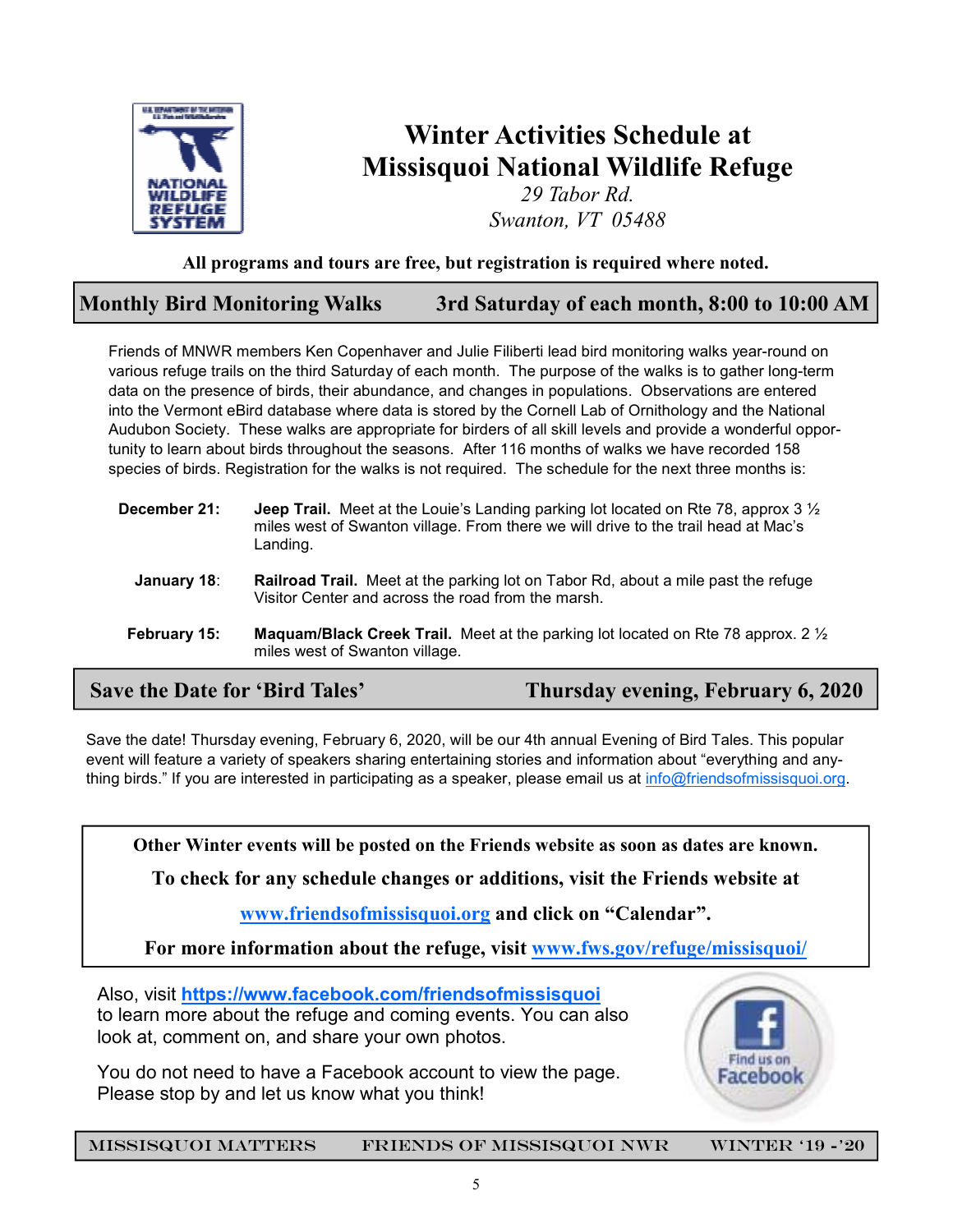*Are you looking for a fun winter event? If so, why not try a nearby Christmas Bird Count? It sounds cold and slightly intimidating but it's actually a whole lot of fun. Here are some FAQ's.* 

### **What is the Christmas Bird Count?**

Sponsored by the National Audubon Society, it's the world's largest "citizen science" project. The Christmas Bird Count (CBC) is a census of birds in the Western Hemisphere, performed annually during the Christmas season by volunteer birders. The purpose is to provide population data for use in science, especially in conservation biology, though most people participate for recreation as well

### **Does it take place on Christmas day?**

Usually not. National Audubon requires that counts take place any day from December 14th to January 5th inclusive.

#### **When and why did it first begin?**

The first count took place in 1900. At that time a "Side Hunt" was a popular Christmas diversion. Participants would choose sides and go a-field with their guns. Whichever side brought home the largest number of furred and feathered quarry won the hunt. In response, a new tradition was proposed, a "Christmas Bird Census" to count birds rather than to hunt them.

### **What were the results of the 1900 count?**

There were just 27 participants for the 1900 count. These dedicated birders did 25 separate counts that day. The counts were mostly in the northeastern U.S. but ranged south to Louisiana, north into Canada, and west to Colorado. They tallied about 18,500 birds comprised of 90 total species

### **How about last year's results?**

Wow, how this thing has grown! 2,585 separate counts were completed during the 2017-2018 CBC (last year's results have not yet been released). The 76,987 birders who participated counted over 59 million individual birds. 2,673 different species were sighted.

### **What geographic area is covered by the CBC?**

Counts are conducted in every state in the U.S. and every province and territory in Canada. Counts also occur in Latin America, as well as the islands of the Caribbean and of the Pacific. Most of the participants are in the U. S. (58,719) and Canada (14,264). 4,004 counters represented Latin America, the Caribbean, and the Pacific Islands.

### **What are the methods used for each count?**

Each individual count is performed in a "count circle" with a diameter of 15 miles. The volunteers break up into small parties and count in assigned areas, counting every bird they see or hear. In most count circles, some people also count at home feeders.

#### **How is the data used?**

The data collected over the past 119 years allows researchers and conservation biologists to study the long-term health and status of bird populations. When combined with other surveys such as the Breeding Bird Survey, it provides a picture of how bird populations have changed in time and space over the past hundred plus years. The long term perspective made possible by the CBC is vital for conservationists. It informs strategies to protect birds and their habitat - and helps identify environmental issues with implications for people as well.

#### **Do I need to be a good birder to participate?**

No. In fact the CBC is great for beginners. The number of species present is much smaller than in other seasons and birds are easily seen in winter.

## **Sounds way too cold for me. Won't I be miserable?**

Definitely not. You'll probably spend most of your time birding from a car, with occasional walks thrown in.

**Does a count circle include Missisquoi NWR?**  No, but two counts are fairly close by (see below).

#### **Any chance food is involved?**

Yes. There's usually good food and lots of fun at the compilation dinner.

#### **OK, convince me. Why should I do this?**

Mostly because it's so much fun. How often do you get the chance to spend a whole day birding? Throw in the camaraderie of your count group, the fun when all the counters get together at the compilation dinner, and the fact that for one day you will completely forget the worries and hum-drum of your daily life, it becomes obvious this is a really great event. Try it once and I bet you'll be hooked.

*The Champlain Islands CBC takes place on Sunday, December 15th. It covers portions of Alburgh, Isle LaMotte, North Hero, Grand Isle, Point Au Roche, NY, and St. Albans. Email Terry Marron at* **tgmarron@comcast.net**

*The East Franklin County CBC takes place on Saturday, January 4th. It covers stretches of the Missisquoi and Trout Rivers, the eastern half of Lake Carmi, large chunks of our Cold Hollow to Canada forests, and the villages of Montgomery, Richford, Enosburg and Berkshire. Email Charlotte Bill at* **east.franklin.vt.cbc@gmail.com**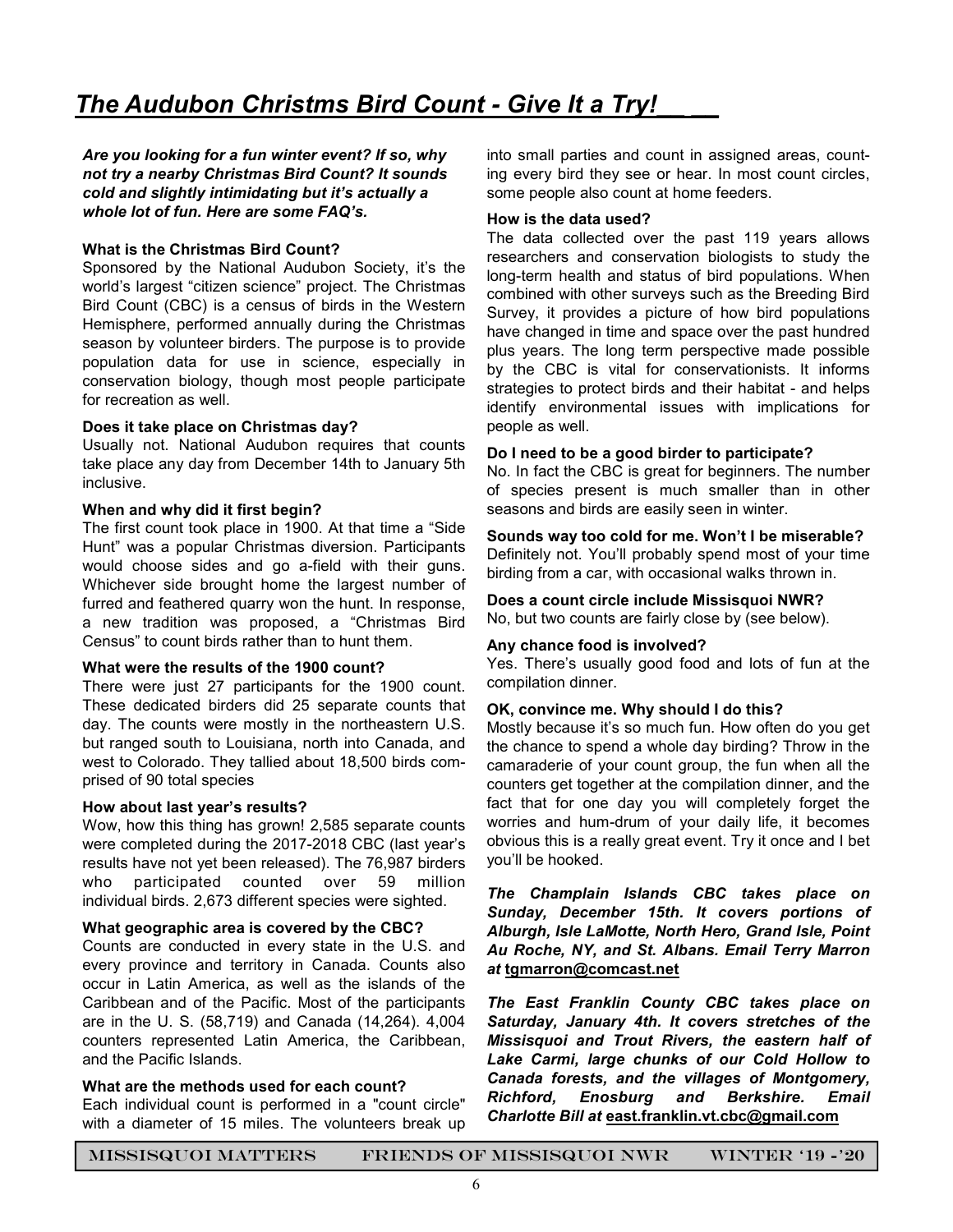## *Big Sit Results\_\_\_\_\_*

 Team "Missisquoi Marsh Mellows" took the field on a beautiful Saturday, October 12th, led by team captain Rich Kelly and star birder & food caterer Julie Filiberti. The team took control of the observation platform at Stephen J. Young Marsh at Missisquoi NWR before dawn and would not yield control until the Big Sit ended at 6 pm. The sitting was long and hard, and combined with strenuous bouts of raising binoculars to eyes, chatting, laughing, and eating, quite favorable results were produced. A great time was had by all and 33 species were sighted during the sit.



 A core group of four (Rich Kelly, Julie Filiberti, Carol Yarnelle, and Jim Osborn) were joined by another 10 to 12 sitters at various times throughout the day. It was a beautiful fall day: mostly clear, unseasonably warm, and fairly calm. Bird activity was a bit slow but fairly constant with the expected afternoon lull. The highlight of the day were several large flights of Cormorants that flew directly over the marsh. Over 1,000 birds passed in 10 minutes and the sound was impressive. 7 new species were added to our Big Sit list.

 Julie was the sole beginning-to-end sitter and also was responsible for an impressive hospitality table of food and snacks that sustained the strenuous activity of the sitters throughout the day. Here are the species seen during the sit:

- 1. Canada Goose 2. Wood Duck 3. Blue-winged Teal 4. American Woodcock 5. Ring-billed Gull 6. Double-crested Cormorant 7. Great Blue Heron 8. Turkey Vulture 9. Bald Eagle 10. Great Horned Owl 11. Downy Woodpecker 12. Pileated Woodpecker 13. Merlin 14. Eastern Phoebe 15. Blue Jay 16. Common Raven 17. American Crow 18. Black-capped Chickadee 19. White-breasted Nuthatch 20. Hermit Thrush 21. American Robin 22. Gray Catbird
	- 23. European Starling
	- 24. American Pipit
	- 25. Pine Siskin
	- 26. American Goldfinch
	- 27. Palm Warbler
	- 28. Yellow-rumped Warbler
	- 29. Swamp Sparrow
	- 30. Song Sparrow
	- 31. Red-winged Blackbird
	- 32. Rusty Blackbird
	- 33. Common Grackle

## **The Friends' Store at the Missisquoi National Wildlife Refuge**

 The Friends Store is now closed for the winter season. We thank our volunteers who helped staff the store this year. Revenue from the Store continues to generously support our programs. Any Friends member interested in helping out next season is encouraged to contact us. A brief orientation will be held in the spring.

 Watch for next year's opening and special member discount sale which will be advertised in future newsletters. The Store is an excellent resource for nature books, souvenir hats and shirts, guides, water bottles, etc. And, a big thank you to all who have stopped by and made a purchase this year! Every sale makes a difference.

Cathie Waltz, Store Manager

| MISSISQUOI MATTERS | <b>FRIENDS OF MISSISQUOI NWR</b> | <b>WINTER '19 -'20</b> |
|--------------------|----------------------------------|------------------------|
|                    |                                  |                        |